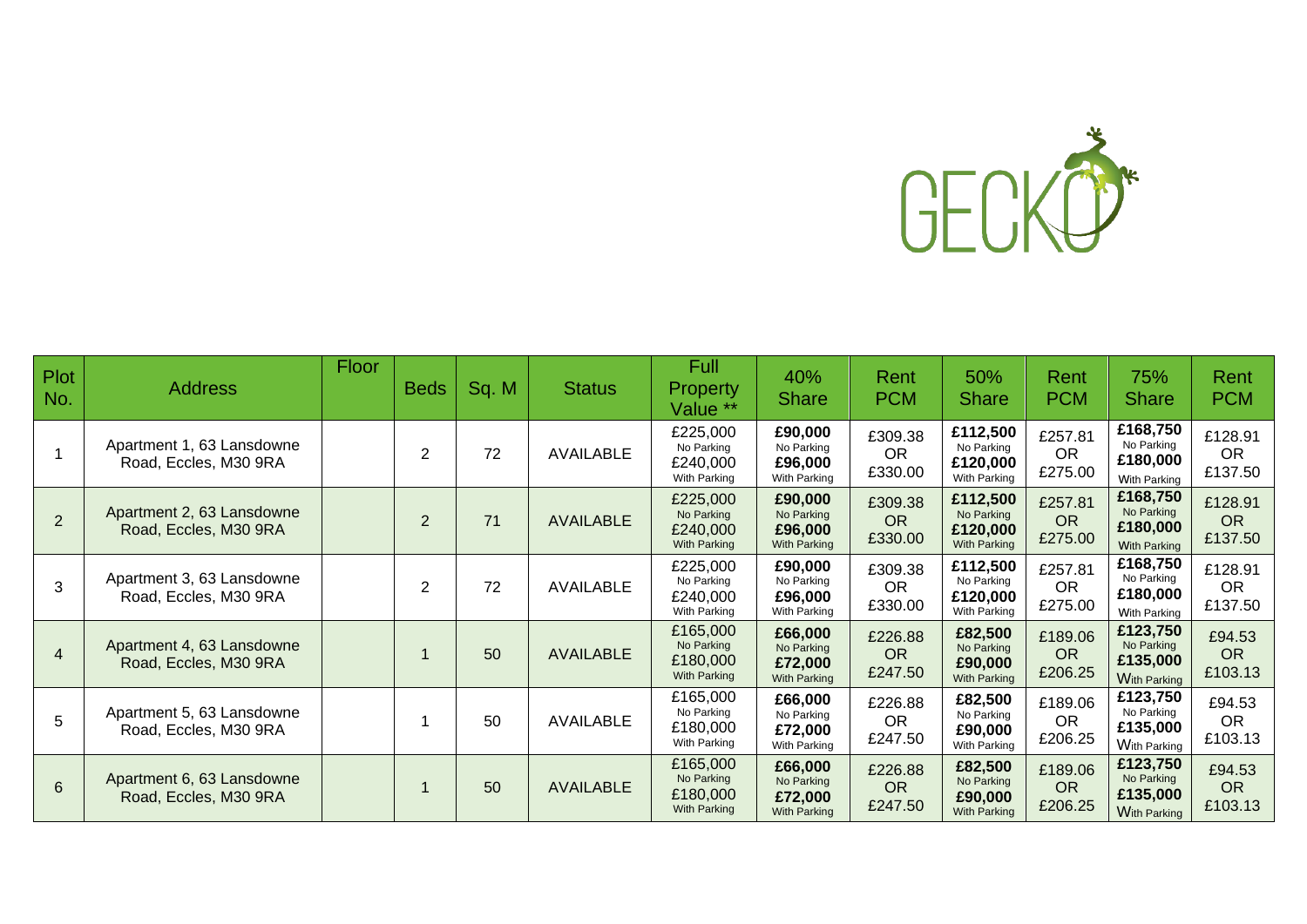| $\overline{7}$ | Apartment 7, 63 Lansdowne<br>Road, Eccles, M30 9RA  | $\mathbf 1$    | 50 | <b>AVAILABLE</b> | £165,000<br>No Parking<br>£180,000<br>With Parking        | £66,000<br>No Parking<br>£72,000<br>With Parking        | £226.88<br><b>OR</b><br>£247.50 | £82,500<br>No Parking<br>£90,000<br>With Parking          | £189.06<br><b>OR</b><br>£206.25 | £123,750<br>No Parking<br>£135,000<br><b>With Parking</b> | £94.53<br><b>OR</b><br>£103.13  |
|----------------|-----------------------------------------------------|----------------|----|------------------|-----------------------------------------------------------|---------------------------------------------------------|---------------------------------|-----------------------------------------------------------|---------------------------------|-----------------------------------------------------------|---------------------------------|
| 8              | Apartment 8, 63 Lansdowne<br>Road, Eccles, M30 9RA  | $\overline{2}$ | 71 | <b>AVAILABLE</b> | £225,000<br>No Parking<br>£240,000<br>With Parking        | £90,000<br>No Parking<br>£96,000<br>With Parking        | £309.38<br><b>OR</b><br>£330.00 | £112,500<br>No Parking<br>£120,000<br>With Parking        | £257.81<br><b>OR</b><br>£275.00 | £168,750<br>No Parking<br>£180,000<br><b>With Parking</b> | £128.91<br><b>OR</b><br>£137.50 |
| 9              | Apartment 9, 63 Lansdowne<br>Road, Eccles, M30 9RA  | $\overline{2}$ | 72 | <b>AVAILABLE</b> | £225,000<br>No Parking<br>£240,000<br>With Parking        | £90,000<br>No Parking<br>£96,000<br>With Parking        | £309.38<br><b>OR</b><br>£330.00 | £112,500<br>No Parking<br>£120,000<br>With Parking        | £257.81<br><b>OR</b><br>£275.00 | £168,750<br>No Parking<br>£180,000<br><b>With Parking</b> | £128.91<br><b>OR</b><br>£137.50 |
| 10             | Apartment 10, 63 Lansdowne<br>Road, Eccles, M30 9RA | $\overline{2}$ | 71 | <b>AVAILABLE</b> | £225,000<br>No Parking<br>£240,000<br><b>With Parking</b> | £90,000<br>No Parking<br>£96,000<br>With Parking        | £309.38<br><b>OR</b><br>£330.00 | £112,500<br>No Parking<br>£120,000<br>With Parking        | £257.81<br><b>OR</b><br>£275.00 | £168,750<br>No Parking<br>£180,000<br>With Parking        | £128.91<br><b>OR</b><br>£137.50 |
| 11             | Apartment 11, 63 Lansdowne<br>Road, Eccles, M30 9RA | $\overline{2}$ | 72 | <b>AVAILABLE</b> | £225,000<br>No Parking<br>£240,000<br>With Parking        | £90,000<br>No Parking<br>£96,000<br>With Parking        | £309.38<br><b>OR</b><br>£330.00 | £112,500<br>No Parking<br>£120,000<br>With Parking        | £257.81<br><b>OR</b><br>£275.00 | £168,750<br>No Parking<br>£180,000<br><b>With Parking</b> | £128.91<br><b>OR</b><br>£137.50 |
| 12             | Apartment 12, 63 Lansdowne<br>Road, Eccles, M30 9RA | $\mathbf 1$    | 50 | <b>AVAILABLE</b> | £165,000<br>No Parking<br>£180,000<br>With Parking        | £66,000<br>No Parking<br>£72,000<br>With Parking        | £226.88<br><b>OR</b><br>£247.50 | £82,500<br>No Parking<br>£90,000<br><b>With Parking</b>   | £189.06<br><b>OR</b><br>£206.25 | £123,750<br>No Parking<br>£135,000<br><b>With Parking</b> | £94.53<br><b>OR</b><br>£103.13  |
| 13             | Apartment 13, 63 Lansdowne<br>Road, Eccles, M30 9RA | 1              | 50 | <b>AVAILABLE</b> | £165,000<br>No Parking<br>£180,000<br>With Parking        | £66,000<br>No Parking<br>£72,000<br>With Parking        | £226.88<br><b>OR</b><br>£247.50 | £82,500<br>No Parking<br>£90,000<br>With Parking          | £189.06<br><b>OR</b><br>£206.25 | £123,750<br>No Parking<br>£135,000<br><b>With Parking</b> | £94.53<br><b>OR</b><br>£103.13  |
| 14             | Apartment 14, 63 Lansdowne<br>Road, Eccles, M30 9RA | $\overline{2}$ | 70 | <b>AVAILABLE</b> | £225,000<br>No Parking<br>£240,000<br>With Parking        | £90,000<br>No Parking<br>£96,000<br>With Parking        | £309.38<br><b>OR</b><br>£330.00 | £112,500<br>No Parking<br>£120,000<br><b>With Parking</b> | £257.81<br><b>OR</b><br>£275.00 | £168,750<br>No Parking<br>£180,000<br><b>With Parking</b> | £128.91<br><b>OR</b><br>£137.50 |
| 15             | Apartment 15, 63 Lansdowne<br>Road, Eccles, M30 9RA | 1              | 50 | <b>AVAILABLE</b> | £165,000<br>No Parking<br>£180,000<br>With Parking        | £66,000<br>No Parking<br>£72,000<br>With Parking        | £226.88<br><b>OR</b><br>£247.50 | £82,500<br>No Parking<br>£90,000<br>With Parking          | £189.06<br><b>OR</b><br>£206.25 | £123,750<br>No Parking<br>£135,000<br>With Parking        | £94.53<br><b>OR</b><br>£103.13  |
| 16             | Apartment 16, 63 Lansdowne<br>Road, Eccles, M30 9RA | $\overline{2}$ | 71 | <b>AVAILABLE</b> | £225,000<br>No Parking<br>£240,000<br><b>With Parking</b> | £90,000<br>No Parking<br>£96,000<br><b>With Parking</b> | £309.38<br><b>OR</b><br>£330.00 | £112,500<br>No Parking<br>£120,000<br>With Parking        | £257.81<br><b>OR</b><br>£275.00 | £168,750<br>No Parking<br>£180,000<br><b>With Parking</b> | £128.91<br><b>OR</b><br>£137.50 |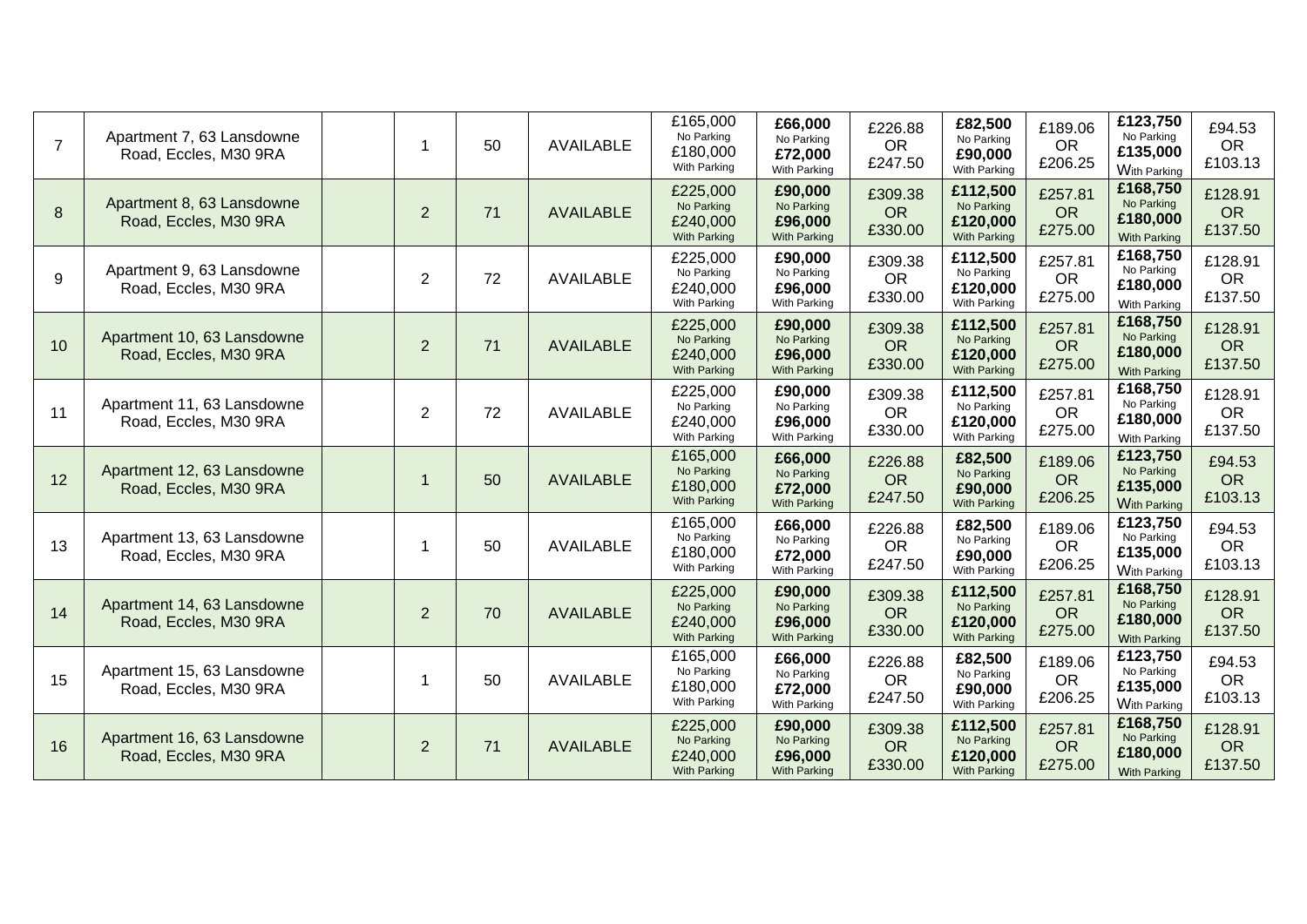| 17 | Apartment 17, 63 Lansdowne<br>Road, Eccles, M30 9RA | $\overline{2}$ | 72 | <b>AVAILABLE</b> | £225,000<br>No Parking<br>£240,000<br>With Parking        | £90,000<br>No Parking<br>£96,000<br>With Parking        | £309.38<br><b>OR</b><br>£330.00 | £112,500<br>No Parking<br>£120,000<br>With Parking        | £257.81<br><b>OR</b><br>£275.00 | £168,750<br>No Parking<br>£180,000<br><b>With Parking</b> | £128.91<br><b>OR</b><br>£137.50 |
|----|-----------------------------------------------------|----------------|----|------------------|-----------------------------------------------------------|---------------------------------------------------------|---------------------------------|-----------------------------------------------------------|---------------------------------|-----------------------------------------------------------|---------------------------------|
| 18 | Apartment 18, 63 Lansdowne<br>Road, Eccles, M30 9RA | $\overline{2}$ | 71 | <b>AVAILABLE</b> | £225,000<br>No Parking<br>£240,000<br>With Parking        | £90,000<br>No Parking<br>£96,000<br>With Parking        | £309.38<br><b>OR</b><br>£330.00 | £112,500<br>No Parking<br>£120,000<br>With Parking        | £257.81<br><b>OR</b><br>£275.00 | £168,750<br>No Parking<br>£180,000<br><b>With Parking</b> | £128.91<br><b>OR</b><br>£137.50 |
| 19 | Apartment 19, 63 Lansdowne<br>Road, Eccles, M30 9RA | $\overline{2}$ | 72 | AVAILABLE        | £225,000<br>No Parking<br>£240,000<br>With Parking        | £90,000<br>No Parking<br>£96,000<br>With Parking        | £309.38<br><b>OR</b><br>£330.00 | £112,500<br>No Parking<br>£120,000<br>With Parking        | £257.81<br><b>OR</b><br>£275.00 | £168,750<br>No Parking<br>£180,000<br><b>With Parking</b> | £128.91<br><b>OR</b><br>£137.50 |
| 20 | Apartment 20, 63 Lansdowne<br>Road, Eccles, M30 9RA | $\overline{1}$ | 50 | <b>AVAILABLE</b> | £165,000<br>No Parking<br>£180,000<br>With Parking        | £66,000<br>No Parking<br>£72,000<br>With Parking        | £226.88<br><b>OR</b><br>£247.50 | £82,500<br>No Parking<br>£90,000<br>With Parking          | £189.06<br><b>OR</b><br>£206.25 | £123,750<br>No Parking<br>£135,000<br><b>With Parking</b> | £94.53<br><b>OR</b><br>£103.13  |
| 21 | Apartment 21, 63 Lansdowne<br>Road, Eccles, M30 9RA | 1              | 50 | <b>AVAILABLE</b> | £165,000<br>No Parking<br>£180,000<br>With Parking        | £66,000<br>No Parking<br>£72,000<br>With Parking        | £226.88<br><b>OR</b><br>£247.50 | £82,500<br>No Parking<br>£90,000<br>With Parking          | £189.06<br><b>OR</b><br>£206.25 | £123,750<br>No Parking<br>£135,000<br><b>With Parking</b> | £94.53<br><b>OR</b><br>£103.13  |
| 22 | Apartment 22, 63 Lansdowne<br>Road, Eccles, M30 9RA | $\overline{2}$ | 70 | <b>AVAILABLE</b> | £225,000<br>No Parking<br>£240,000<br>With Parking        | £90,000<br>No Parking<br>£96,000<br>With Parking        | £309.38<br><b>OR</b><br>£330.00 | £112,500<br>No Parking<br>£120,000<br><b>With Parking</b> | £257.81<br><b>OR</b><br>£275.00 | £168,750<br>No Parking<br>£180,000<br><b>With Parking</b> | £128.91<br><b>OR</b><br>£137.50 |
| 23 | Apartment 23, 63 Lansdowne<br>Road, Eccles, M30 9RA | 1              | 50 | <b>AVAILABLE</b> | £165,000<br>No Parking<br>£180,000<br>With Parking        | £66,000<br>No Parking<br>£72,000<br>With Parking        | £226.88<br><b>OR</b><br>£247.50 | £82,500<br>No Parking<br>£90,000<br>With Parking          | £189.06<br><b>OR</b><br>£206.25 | £123,750<br>No Parking<br>£135,000<br><b>With Parking</b> | £94.53<br><b>OR</b><br>£103.13  |
| 24 | Apartment 24, 63 Lansdowne<br>Road, Eccles, M30 9RA | $\overline{2}$ | 71 | <b>AVAILABLE</b> | £225,000<br>No Parking<br>£240,000<br>With Parking        | £90,000<br>No Parking<br>£96,000<br>With Parking        | £309.38<br><b>OR</b><br>£330.00 | £112,500<br>No Parking<br>£120,000<br>With Parking        | £257.81<br><b>OR</b><br>£275.00 | £168,750<br>No Parking<br>£180,000<br><b>With Parking</b> | £128.91<br><b>OR</b><br>£137.50 |
| 25 | Apartment 25, 63 Lansdowne<br>Road, Eccles, M30 9RA | 2              | 72 | <b>AVAILABLE</b> | £225,000<br>No Parking<br>£240,000<br>With Parking        | £90,000<br>No Parking<br>£96,000<br>With Parking        | £309.38<br><b>OR</b><br>£330.00 | £112,500<br>No Parking<br>£120,000<br>With Parking        | £257.81<br><b>OR</b><br>£275.00 | £168,750<br>No Parking<br>£180,000<br><b>With Parking</b> | £128.91<br><b>OR</b><br>£137.50 |
| 26 | Apartment 26, 63 Lansdowne<br>Road, Eccles, M30 9RA | $\overline{2}$ | 71 | <b>AVAILABLE</b> | £225,000<br>No Parking<br>£240,000<br><b>With Parking</b> | £90,000<br>No Parking<br>£96,000<br><b>With Parking</b> | £309.38<br><b>OR</b><br>£330.00 | £112,500<br>No Parking<br>£120,000<br><b>With Parking</b> | £257.81<br><b>OR</b><br>£275.00 | £168,750<br>No Parking<br>£180,000<br><b>With Parking</b> | £128.91<br><b>OR</b><br>£137.50 |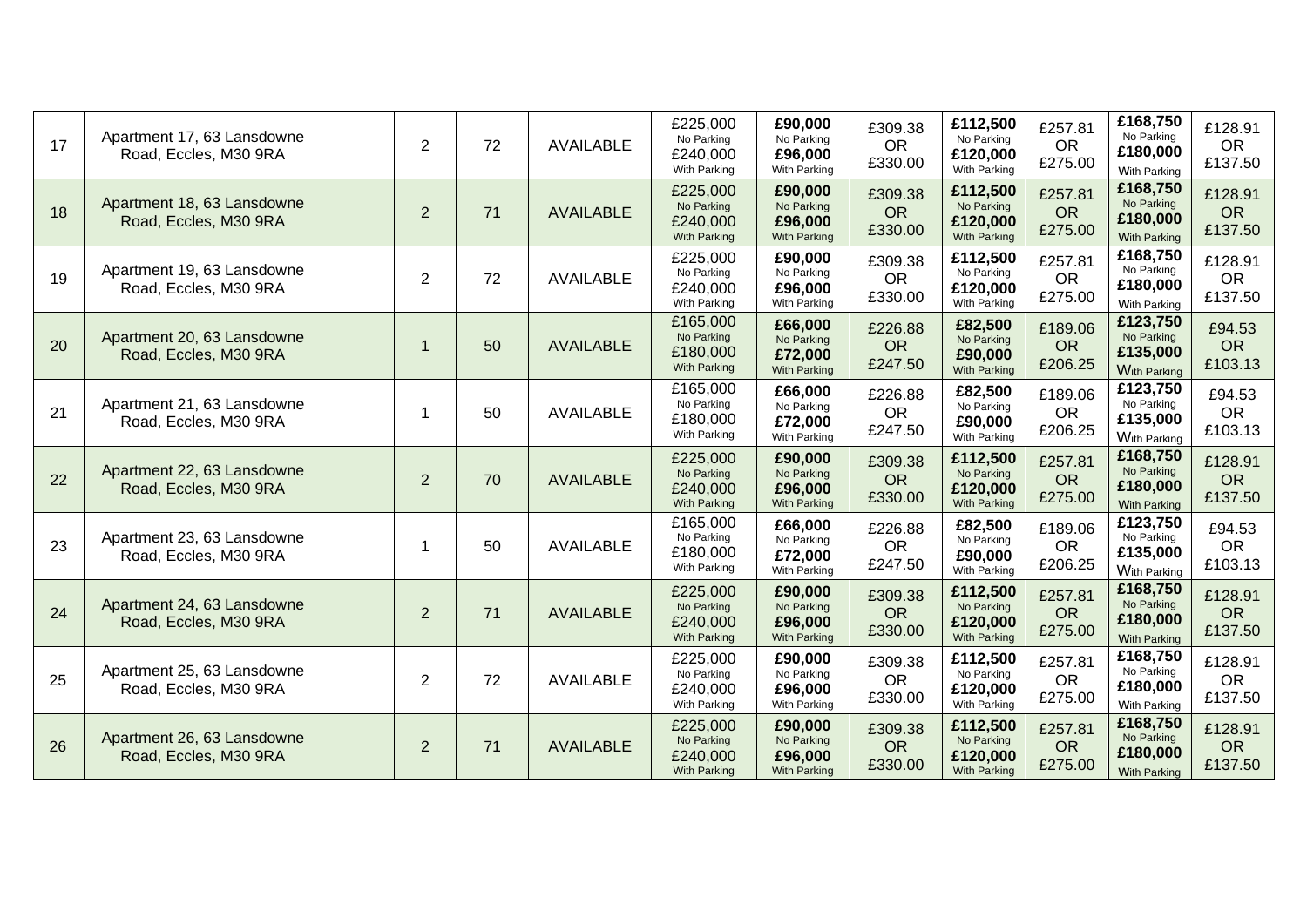| 27 | Apartment 27, 63 Lansdowne<br>Road, Eccles, M30 9RA | $\overline{2}$ | 72 | AVAILABLE        | £225,000<br>No Parking<br>£240,000<br>With Parking        | £90,000<br>No Parking<br>£96,000<br>With Parking        | £309.38<br><b>OR</b><br>£330.00 | £112,500<br>No Parking<br>£120,000<br>With Parking | £257.81<br><b>OR</b><br>£275.00 | £168,750<br>No Parking<br>£180,000<br>With Parking        | £128.91<br><b>OR</b><br>£137.50 |
|----|-----------------------------------------------------|----------------|----|------------------|-----------------------------------------------------------|---------------------------------------------------------|---------------------------------|----------------------------------------------------|---------------------------------|-----------------------------------------------------------|---------------------------------|
| 28 | Apartment 28, 63 Lansdowne<br>Road, Eccles, M30 9RA | $\mathbf 1$    | 50 | <b>AVAILABLE</b> | £165,000<br>No Parking<br>£180,000<br>With Parking        | £66,000<br>No Parking<br>£72,000<br>With Parking        | £226.88<br><b>OR</b><br>£247.50 | £82,500<br>No Parking<br>£90,000<br>With Parking   | £189.06<br><b>OR</b><br>£206.25 | £123,750<br>No Parking<br>£135,000<br><b>With Parking</b> | £94.53<br><b>OR</b><br>£103.13  |
| 29 | Apartment 29, 63 Lansdowne<br>Road, Eccles, M30 9RA | 1              | 50 | <b>AVAILABLE</b> | £165,000<br>No Parking<br>£180,000<br>With Parking        | £66,000<br>No Parking<br>£72,000<br>With Parking        | £226.88<br><b>OR</b><br>£247.50 | £82,500<br>No Parking<br>£90,000<br>With Parking   | £189.06<br><b>OR</b><br>£206.25 | £123,750<br>No Parking<br>£135,000<br><b>With Parking</b> | £94.53<br><b>OR</b><br>£103.13  |
| 30 | Apartment 30, 63 Lansdowne<br>Road, Eccles, M30 9RA | $\overline{2}$ | 70 | <b>AVAILABLE</b> | £225,000<br>No Parking<br>£240,000<br>With Parking        | £90,000<br>No Parking<br>£96,000<br>With Parking        | £309.38<br><b>OR</b><br>£330.00 | £112,500<br>No Parking<br>£120,000<br>With Parking | £257.81<br><b>OR</b><br>£275.00 | £168,750<br>No Parking<br>£180,000<br><b>With Parking</b> | £128.91<br><b>OR</b><br>£137.50 |
| 31 | Apartment 31, 63 Lansdowne<br>Road, Eccles, M30 9RA | 1              | 50 | <b>AVAILABLE</b> | £165,000<br>No Parking<br>£180,000<br>With Parking        | £66,000<br>No Parking<br>£72,000<br>With Parking        | £226.88<br><b>OR</b><br>£247.50 | £82,500<br>No Parking<br>£90,000<br>With Parking   | £189.06<br><b>OR</b><br>£206.25 | £123,750<br>No Parking<br>£135,000<br><b>With Parking</b> | £94.53<br><b>OR</b><br>£103.13  |
| 32 | Apartment 32, 63 Lansdowne<br>Road, Eccles, M30 9RA | $\overline{2}$ | 71 | <b>AVAILABLE</b> | £225,000<br>No Parking<br>£240,000<br>With Parking        | £90,000<br>No Parking<br>£96,000<br>With Parking        | £309.38<br><b>OR</b><br>£330.00 | £112,500<br>No Parking<br>£120,000<br>With Parking | £257.81<br><b>OR</b><br>£275.00 | £168,750<br>No Parking<br>£180,000<br><b>With Parking</b> | £128.91<br><b>OR</b><br>£137.50 |
| 33 | Apartment 33, 63 Lansdowne<br>Road, Eccles, M30 9RA | -1             | 50 | <b>AVAILABLE</b> | £165,000<br>No Parking<br>£180,000<br>With Parking        | £66,000<br>No Parking<br>£72,000<br>With Parking        | £226.88<br><b>OR</b><br>£247.50 | £82,500<br>No Parking<br>£90,000<br>With Parking   | £189.06<br><b>OR</b><br>£206.25 | £123,750<br>No Parking<br>£135,000<br><b>With Parking</b> | £94.53<br><b>OR</b><br>£103.13  |
| 34 | Apartment 34, 63 Lansdowne<br>Road, Eccles, M30 9RA | $\mathbf 1$    | 50 | <b>AVAILABLE</b> | £165,000<br>No Parking<br>£180,000<br><b>With Parking</b> | £66,000<br>No Parking<br>£72,000<br>With Parking        | £226.88<br><b>OR</b><br>£247.50 | £82,500<br>No Parking<br>£90,000<br>With Parking   | £189.06<br><b>OR</b><br>£206.25 | £123,750<br>No Parking<br>£135,000<br><b>With Parking</b> | £94.53<br><b>OR</b><br>£103.13  |
| 35 | Apartment 35, 63 Lansdowne<br>Road, Eccles, M30 9RA | $\overline{2}$ | 70 | <b>AVAILABLE</b> | £225,000<br>No Parking<br>£240,000<br>With Parking        | £90,000<br>No Parking<br>£96,000<br>With Parking        | £309.38<br><b>OR</b><br>£330.00 | £112,500<br>No Parking<br>£120,000<br>With Parking | £257.81<br><b>OR</b><br>£275.00 | £168,750<br>No Parking<br>£180,000<br><b>With Parking</b> | £128.91<br><b>OR</b><br>£137.50 |
| 36 | Apartment 36, 63 Lansdowne<br>Road, Eccles, M30 9RA | $\mathbf 1$    | 50 | <b>AVAILABLE</b> | £165,000<br>No Parking<br>£180,000<br><b>With Parking</b> | £66,000<br>No Parking<br>£72,000<br><b>With Parking</b> | £226.88<br><b>OR</b><br>£247.50 | £82,500<br>No Parking<br>£90,000<br>With Parking   | £189.06<br><b>OR</b><br>£206.25 | £123,750<br>No Parking<br>£135,000<br><b>With Parking</b> | £94.53<br><b>OR</b><br>£103.13  |